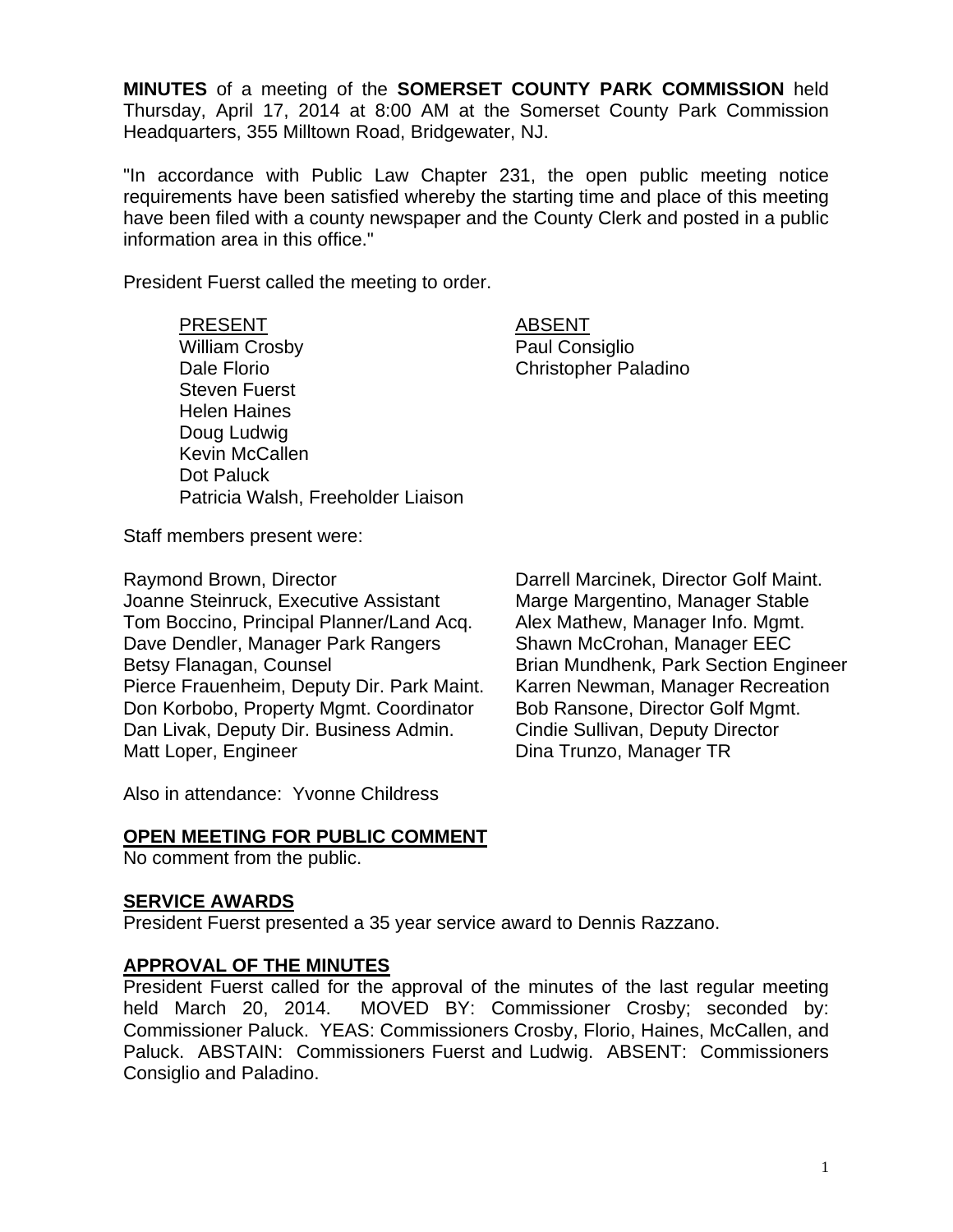# **APPROVAL OF BILLS FOR PAYMENT**

## **Resolution R14-028 – Payment of Claims**

Resolution authorizing payment of bills for \$458,295.83 comprising of check numbers 254254-254266, 253729, 253936-254005, 254212-254250, 254476-254537, and 255097-255150. MOVED BY: Commissioner Crosby; seconded by: Commissioner Haines. YEAS: Commissioners Crosby, Haines, Ludwig, McCallen, Paluck, and President Fuerst. ABSTAIN: Commissioner Florio. ABSENT: Commissioners Consiglio and Paladino.

President Fuerst questioned if a policy could be written on abstaining or recusal of the payment of claims. Counsel Flanagan reported that it would be appropriate to adopt a policy on that matter. Freeholder Walsh commented that the County payment of claims list has the Freeholder's initial next to the vendor that would be a conflict of interest. Steve asked Betsy to look into it and perhaps the Park Commission's list can be handled in the same manner as the Freeholders.

#### **DIRECTOR'S REPORT**

Director Brown submitted a report for the month of March 2014.

## **PRESENTATION**

Tom Boccino provided a brief presentation on the Raritan River Greenway project. The first initiative began in the 1960's with Duke Island Park and expanded to the length of the Raritan River which is eight plus miles long. The County has been aggressive on preserving the land along the river corridor and in the late 1990's began a new multi-purpose trail through Duke Island Park. The first phase was a two and a half mile trail which was built with NJDOT grant. The second phase was a one half mile length between Route 206 and South Bridge Street and the Terminus of the Peter's Brook Greenway. That project was completed last year. Again, it was built with a grant from the NJDOT. The current phase which is being designed will go under Route 206 to Orlando Drive in Raritan, will be another one mile segment. Tom is waiting to hear from the NJDOT regarding a grant for this latest third mile section proposed along Orlando Drive. Tom has been meeting with Raritan Borough regarding the coordination of the Orlando Drive Redevelopment Plan with the multipurpose bikeway/ trail. The project will eventually connect with the US Army Corps of Engineers Wetlands Mitigation Project to the east below the Torpey Athletic Complex. The project has been very successful and funding from the NJDOT has also been helpful with more than one million dollars provided in grants during the last ten years.

Ray Brown commented that this is a long term project and is very popular. During the past years, coordination with Duke Farms was difficult, but with the new leadership, Duke Farms is in full support of the County's initiative and there may now be opportunities to connect the County's bikeway with Duke Farms along the south side of the river bank. An old farm road on the Duke property that parallels the river could easily become a trail segment. Commissioner Haines reaffirmed that the trail through Duke Island Park is very popular.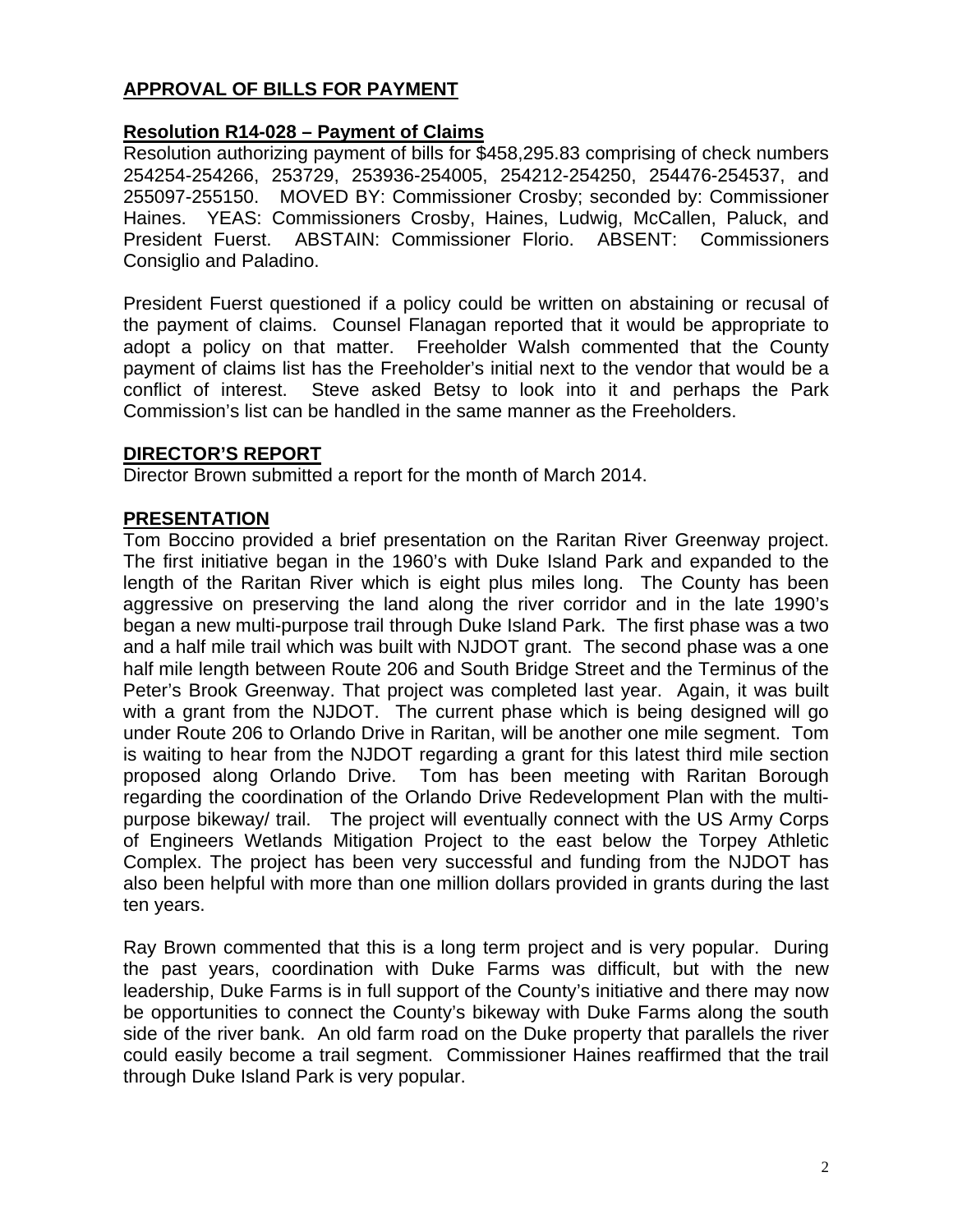## **COMMISSIONER CORRESPONDENCE**

- 1. Certificate of Appreciation to Spooky Brook Golf Course for the donation to the Manville Youth Athletic League Auction.
- 2. Letter of congratulations from U. S. Congressman Rush Holt on the NJRPA Agency Showcase Award for the publication of *Natural Beauty of the Somerset County Parks*.

## **CONSENT AGENDA**

#### **RESOLUTIONS**

The following resolutions were MOVED BY: Commissioner Crosby; seconded by: Commissioner Haines. YEAS: Commissioners Crosby, Florio, Haines, Ludwig, McCallen, Paluck, and President Fuerst. NAYES: None. ABSENT: Commissioners Consiglio and Paladino.

#### **Resolution R14-029 – Authorizing the Sale of Surplus**

Resolution authorizes the sale of surplus equipment.

#### **Resolution R14-030 – Award of Contract for Fourth of July Pyrotechnic Display**

Resolution awards a contract to Schaefer Pyrotechnics, Inc. and the cost is not to exceed \$19,000.00.

#### **Resolution R14-031 – Award of Second Year of a Five-Year Contract for Ice Cream/Soft Ice Concession Services**

Resolution awards a contract to Josefa, Inc. effective June 2014 as follows:

| YFAR 1     | YFAR 2     | YEAR 3     | YEAR <sub>4</sub> | YEAR 5            |
|------------|------------|------------|-------------------|-------------------|
| CONCESSION | CONCESSION | CONCESSION | CONCESSION        | <b>CONCESSION</b> |
| FFF.       | HFF.       | FFF.       | HEE.              | <b>FFF</b>        |
| \$1,550.00 | \$1,650.00 | \$1,750.00 | \$1,850.00        | \$1,950.00        |

#### **Resolution R14-032 – Award of Contract for Golf Shop Resale of Merchandise Open Ended and On-Going**

Resolutions award a contract to Accolade USA, Inc.

#### **Resolution R14-033 – Award of Contact for Providing Installation and Maintenance for Enhanced Inter-Facility Wide Area Network Ethernet Connectivity**

Resolution awards a contract to Verizon New Jersey Inc. The cost is not to exceed \$184,568.00 annually for the next five (5) years.

## **Resolution R14-034 – Authorizing County Co-Op Contract for Purchase of Three (3) 2014 Toro Groundsmaster 7210 Rotary Mowers**

Resolution awards a contract to Storr Tractor Co. for the purchase to be used by the Maintenance Department. The cost is not to exceed \$60,318.00.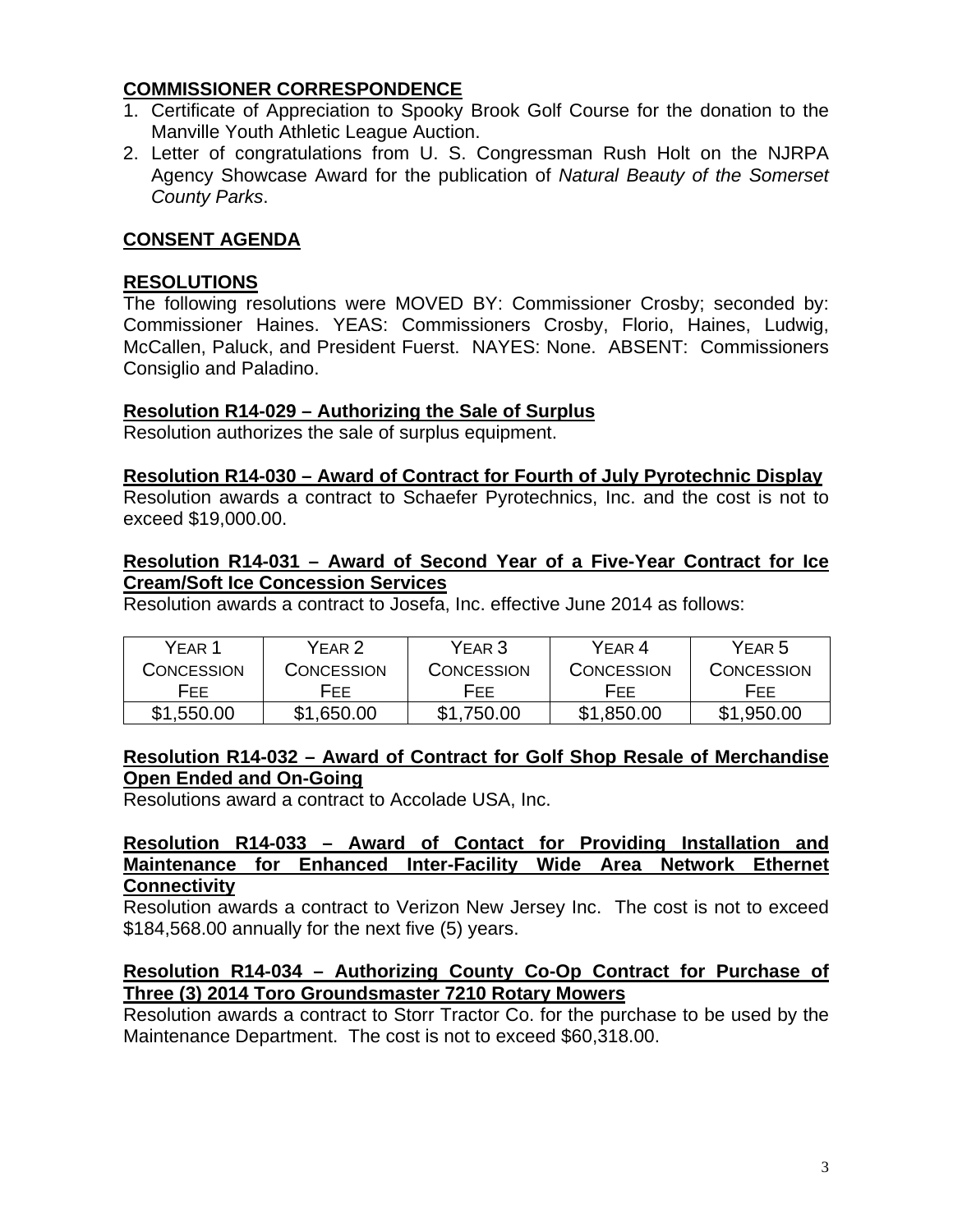#### **Resolution R14-035 – Authorizing State Contract for Purchase of a 2014 Toro Groundsmaster 5900 Riding Mower**

Resolution awards a contract to The Toro Company. The cost is not to exceed \$80,049.23.

## **Resolution R14-036 – Authorizing a Three Month Extension of Contract for Janitorial/Cleaning Services**

Resolution extends the contract with All Clean Building Services, Inc. to July 31, 2014 to allow time for the bid to be combined with the county. The cost is not to exceed \$11,831.05.

## **Resolution R14-037 – Authorizing State Contract for Elevator Maintenance Services**

Resolution awards a contract to Schindler Elevator Cooperation. The locations to be serviced are North Branch Park Headquarters, Neshanic Valley Golf Course Clubhouse, and the Environmental Education Center. The cost is not to exceed \$5,400.00 for one year.

# **COMMITTEE REPORTS**

# **FINANCE/BUSINESS ADMINISTRATION**

Commissioner Florio, Chair of the Committee, submitted a report for the month of March 2014.

Commissioner Florio reported that the budget continues to evolve. The County introduced its budget last week. The Park Commission budget will be presented and adopted at the May 8 meeting. A draft of the proposed Commission budget will be sent to the Commissioners, along with the proposed impacts. Overall, the increase originally suggested for the Park Commission was for an additional \$450,000 above last year's appropriation….which would be 2.3 percent more than 2013. The County recently agreed to amend their appropriation to \$600,000 above 2013. The Commission's surplus is being used almost entirely and that is a risky choice. Any questions, please call Dale, Helen Haines, Ray Brown, or Dan Livak. Dale offered to set up a conference call meeting prior to the May 8 meeting for anyone that has questions. Ray, Dan, and staff have spent a lot of time on this budget and have worked closely to minimize negative impacts but still maintain quality services to the public. President Fuerst thanked the Finance Committee and staff for their work.

# **HUMAN RESOURCES**

A report was submitted for the month of March 2014.

# **LEISURE SERVICES**

Commissioner Ludwig, Chair of the Committee, submitted a report for the month of March 2014.

Cindie Sullivan, Deputy Director reported that marketing is beginning for the spring and summer events. The Annual Report is completed. The Duke Island Summer Concert Series concerts are planned. The spring Volunteer Newsletter was distributed to all the Commissioners. The Summer Park Guide is being printed.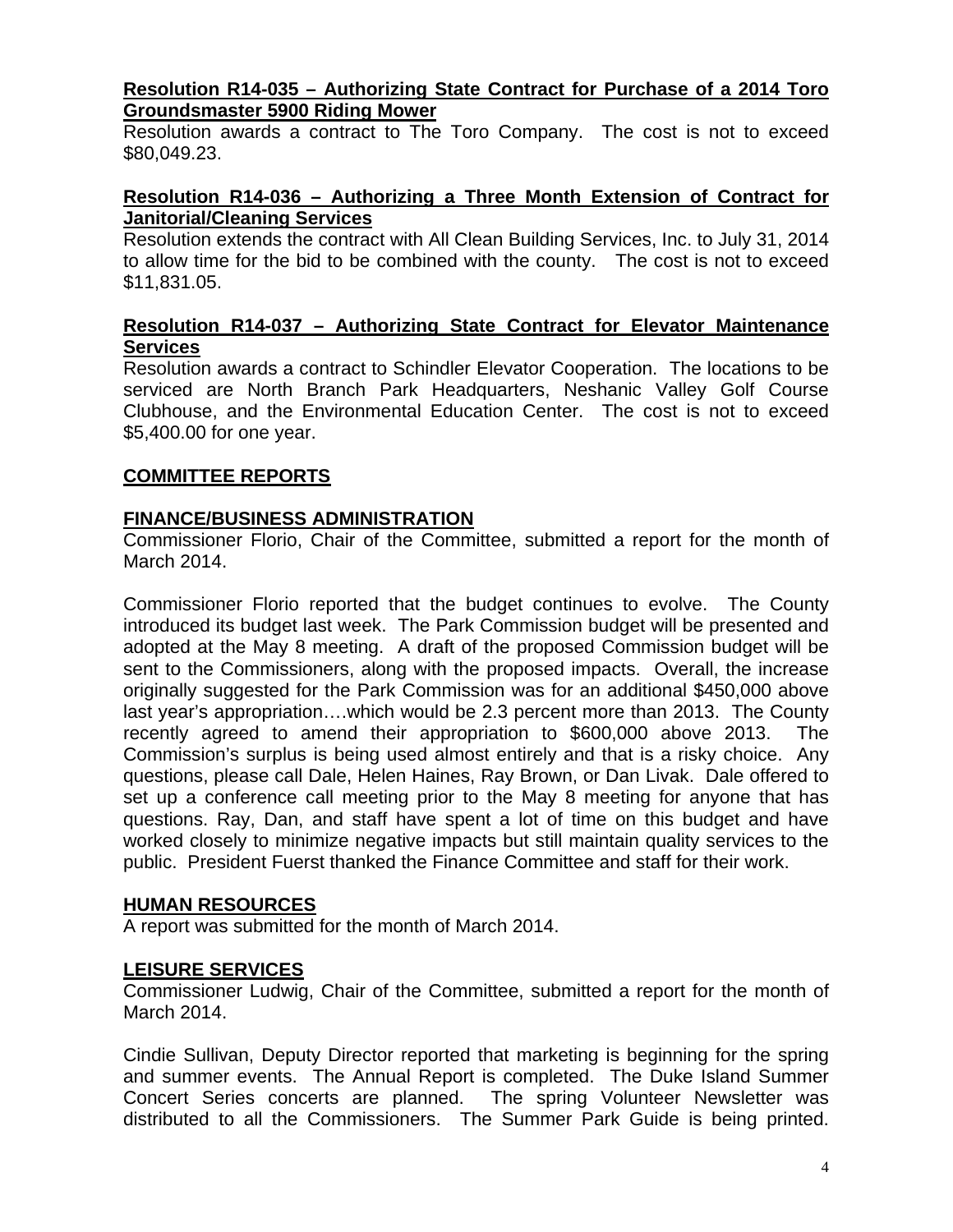Cindie had an opportunity to go to Washington, DC to attend the NRPA Mid-Year Legislative Forum and was able to speak to two senators and three congressmen regarding support for park funding such as the Land and Water Conservation Fund and Transportation Enhancement Funds for trail development.

Dina Trunzo, Manager Therapeutic Recreation reported that a \$1,000 grant was received from the Garden Club of Somerset for the horticulture program at Richard Hall Community Mental Health Center. Dina will request a matching grant from the Park Foundation. Hillsborough Township presented the Park Commission Therapeutic Recreation Department with a proclamation supporting Autism Awareness month and recognizing those agencies that enhance awareness of autism.

Shawn McCrohan, Manager, Environmental Science reported that it is National Environmental Education Week and the EEC is promoting the importance of going outdoors through social media. Staff has been working on getting fall programming set. The priority has been to align the EEC offerings with STEM (Science Technology Engineering and Math) and Next Generation Science Standards to support teachers. On May 8 a women's clothing store (J. McLaughlin) in Morristown will be hosting a Sip and Shop fundraiser. Fifteen percent of all sales during the event will go to the EEC.

Marge Margentino, Manager Stable reported that spring junior classes are full and the summer workshops have five of the eight weeks full. Family Fun Day will be held on May 4 and the Hunter Pace has been rescheduled for May 18. Marge participated in the County Emergency Operations Center mass disaster drill. Marge reported that it was great to see so many agencies in Somerset County working together to solve problems during a big disaster.

Karren Newman, Manager Recreation reported that the tennis courts are open and Spring Yoga began last evening with a combined total of 60 participants in both classes. The putting course will be hosting the Masters Miniature Golf Tournament on May 1.

#### **GOLF MANAGEMENT**

Commissioner Paluck, Chair of the Committee, submitted a report for the month of March 2014.

Darrell Marcinek, Director of Golf Maintenance reported that the spring aeration will be completed on April 21 at Warrenbrook. The River Friendly certification for Warrenbrook Golf Course is complete and has been submitted. That is the last course to be certified. Green Knoll and Spooky Brook Golf Courses have been submitted for Groundwater Guardian certification. Neshanic Valley and Quail Brook are already certified.

Bob Ransone, Deputy Director Golf Management reported that the Welcome Back Tournament was played earlier this month and registration was full. Neshanic Valley will be a host site in 2014. On April 21 Neshanic Valley will host the county high school championship. Commissioner Paluck reported that the Masters Committee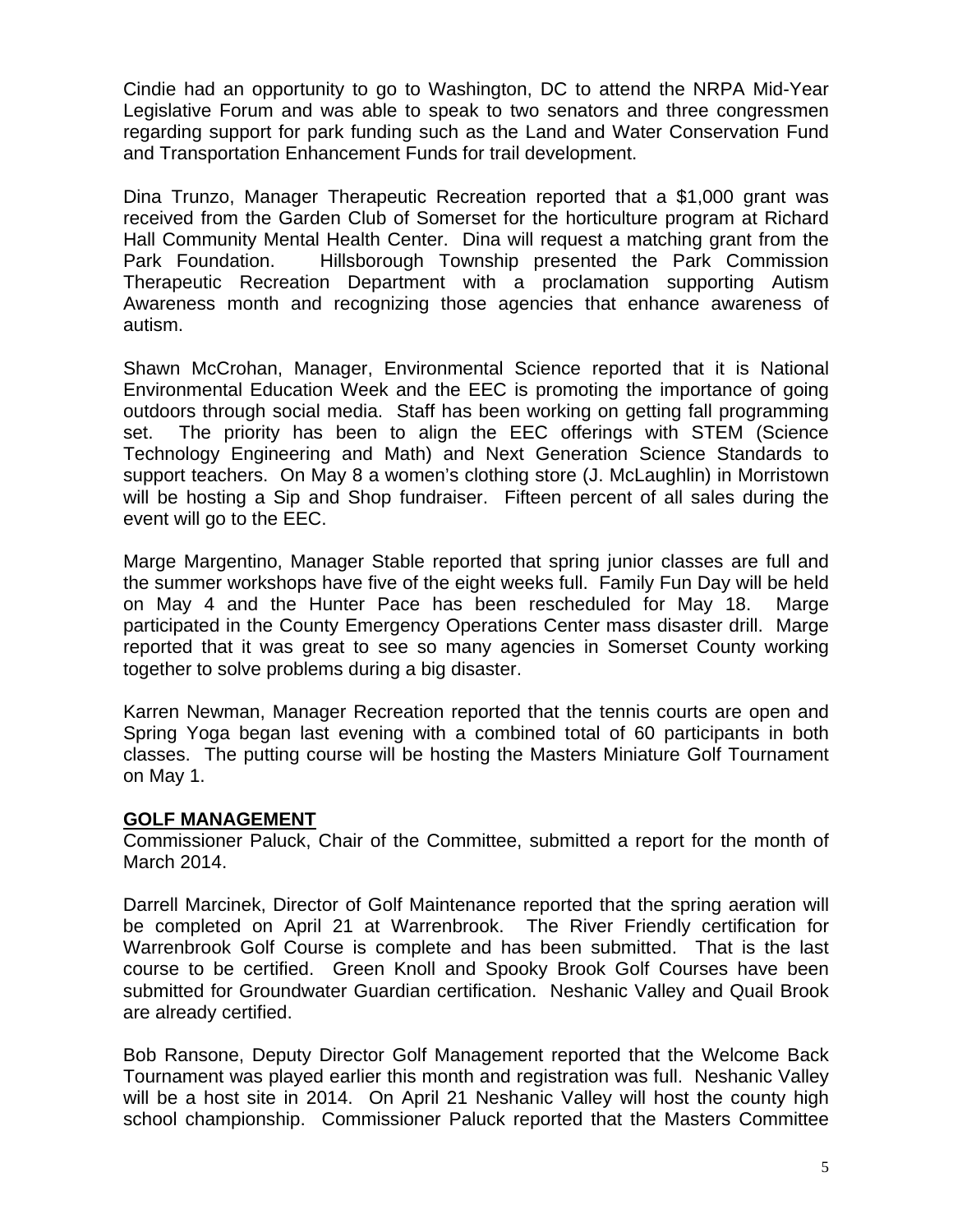has developed a Drive, Chip, and Putt Championship and Neshanic Valley was a stage one qualifier location. One person from Neshanic Valley did qualify to go to the Masters.

## **INFORMATION MANAGEMENT**

Commissioner McCallen, Chair of the Committee, submitted a report for the month of March 2014.

Alex Mathew, Manager, Information Management reported that in March, Green Knoll Golf Maintenance, Tennis Center, and Neshanic Valley were converted to wireless radio for data communications. Golf Operations office will be connected to Neshanic Valley Clubhouse via wireless radio. President Fuerst asked when the new system will be installed and Alex reported by the end of July.

## **VISITOR SERVICES**

Commissioner Crosby, Chair of the Committee, submitted a report for the month of March 2014.

Dave Dendler, Manager, Park Rangers reported that the Park Rangers continue to perform trail assessments. Last Saturday the Sourland Mountain Preserve hosted the Sourlands Smackdown Bouldering Competition. There were 71 people that participated, as compared to 50 in 2013. This year there were more visitors than climbers. REI sponsored a videographer so he will have a video of the event for anyone interested. Commissioner Haines asked about the goose management program and Dave reported that staff is currently addling eggs as they have in past years. The Commission has received all necessary permits and approvals to participate in this program. .

# **PROPERTY MANAGEMENT**

Commissioner Crosby, Chair of the Committee, submitted a report for the month of March 2014.

Don Korbobo, Property Management Coordinator reported that he has been working on bid specifications for two hunting parcels.

# **PLANNING AND LAND ACQUISITION**

Commissioner Haines, Chair of the Committee, submitted a report for the month of March 2014.

Tom Boccino, Parks Section Principal Planner, Land Acquisition reported that the county has been moving ahead on several Open Space acquisitions. The proposed new Belle Mead Depot Park and the Skillman Park trail plan are in the final design.

# **CAPITAL FACILIITES – CONSTRUCTION and ENGINEERING**

A report was submitted for the month of March 2014.

Brian Mundhenk, Park Section Engineer reported that construction will begin on the Pine Grove Pavilion today. The footings will be poured today, along with the delivery